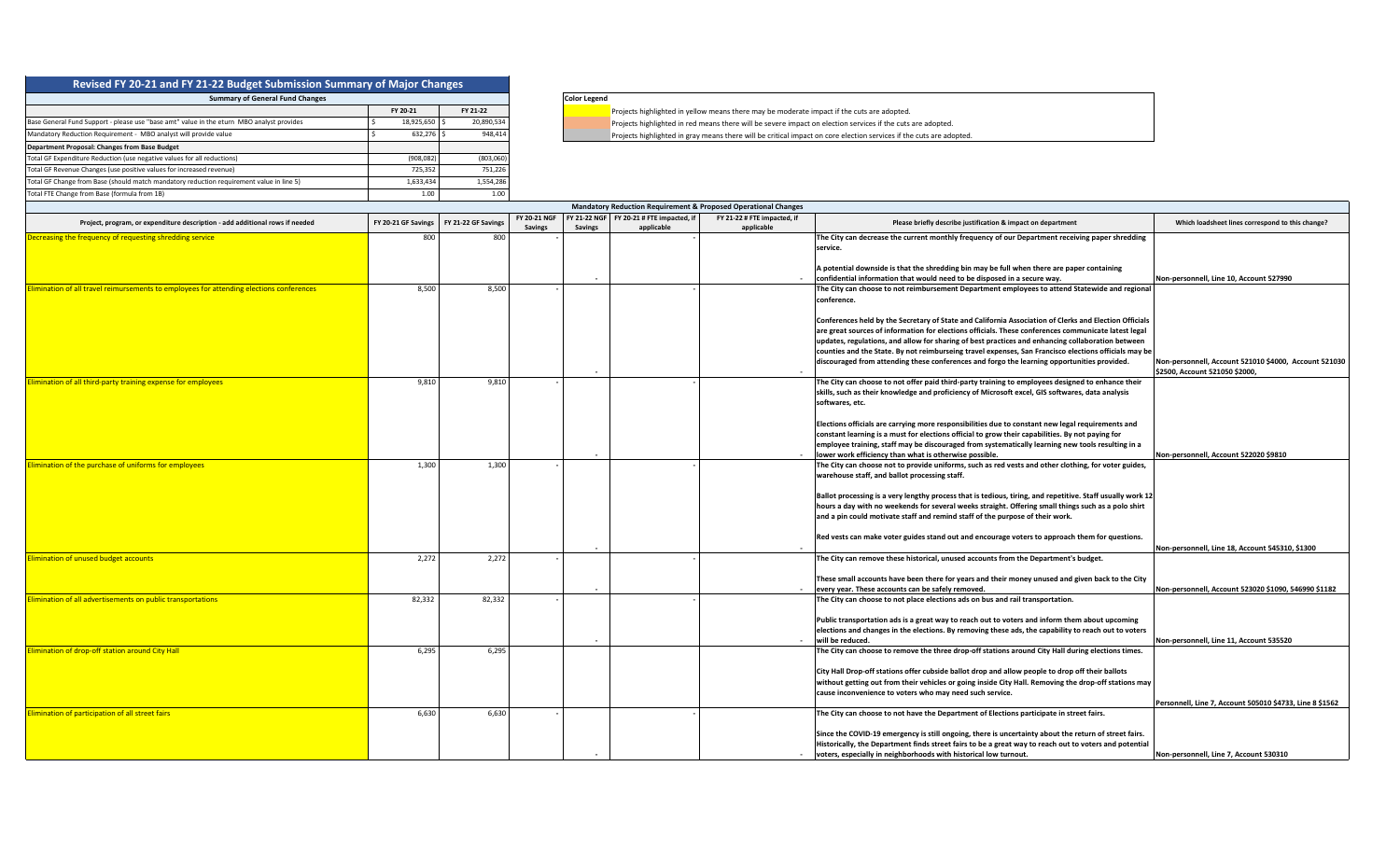| limination of sending notification postcards to voters before the election           | 66,000 | 66,000 |  | The City can choose to not have the Department of Elections send a postcard before the election.                                                                                                     |                                         |
|--------------------------------------------------------------------------------------|--------|--------|--|------------------------------------------------------------------------------------------------------------------------------------------------------------------------------------------------------|-----------------------------------------|
|                                                                                      |        |        |  | Historically, the Department sends a notice to voters reminding them of the upcoming election. For                                                                                                   |                                         |
|                                                                                      |        |        |  | the November 2020 election, since the Department is already planning on sending different forms of                                                                                                   |                                         |
|                                                                                      |        |        |  | notices, this postcard can be removed will little impact. For the March 2022 election, eliminating this                                                                                              |                                         |
|                                                                                      |        |        |  | postcard may result in some voters not being aware of the election.                                                                                                                                  |                                         |
|                                                                                      |        |        |  |                                                                                                                                                                                                      | Non-personnell. Line 11. Account 535520 |
| limination of hiring security guard of the warehouse during election times           | 45,000 | 45,000 |  | The City can choose to not hire security guard for the warehouse during election times.                                                                                                              |                                         |
|                                                                                      |        |        |  |                                                                                                                                                                                                      |                                         |
|                                                                                      |        |        |  | The Department has recently finished installing a security system in the warehouse. Although having                                                                                                  |                                         |
|                                                                                      |        |        |  | additional security guard will improve the safety of ballots stored in the warehouse, the security                                                                                                   |                                         |
|                                                                                      |        |        |  | system could meet the minimum security requirement for the warehouse.                                                                                                                                | Non-personnell. Line 12. Account 528110 |
| imination of purchasing work phones for Field Elections Deputies                     | 3,539  | 3,539  |  | The City can choose to not purchase new work phones for Field Elections Deputies.                                                                                                                    |                                         |
|                                                                                      |        |        |  | Field Elections Deputies are staff supporting polling places on election day and will need to conduct                                                                                                |                                         |
|                                                                                      |        |        |  | extensive communications between the Department and polling place. The Department has a plan                                                                                                         |                                         |
|                                                                                      |        |        |  | to gradually upgrade some of the work phones but this can be further postponed. One downside is                                                                                                      |                                         |
|                                                                                      |        |        |  | that phone software have limited support life and out-of-support phone may have security risks.                                                                                                      |                                         |
|                                                                                      |        |        |  |                                                                                                                                                                                                      | Non-personnell. Account 543410 \$3262   |
| limination of sending physical outreach packets to community-based organizations     | 2,000  | 2,000  |  | The City can have the Department of Elections send digital files, not physical packets to community                                                                                                  |                                         |
|                                                                                      |        |        |  | based organizations.                                                                                                                                                                                 |                                         |
|                                                                                      |        |        |  |                                                                                                                                                                                                      |                                         |
|                                                                                      |        |        |  | Before every election, the Department sends a packet containing flyers, cards, and notices to around                                                                                                 |                                         |
|                                                                                      |        |        |  | two hundred community based organization. The goal is to inform these organizations so they can<br>pass the information along the community they serve. By sending digital files instead of physical |                                         |
|                                                                                      |        |        |  | packets, these organizations may find it slightly less convenient in spreading the word about the                                                                                                    |                                         |
|                                                                                      |        |        |  | upcoming election.                                                                                                                                                                                   | Non-personnell. Line 11. Account 535520 |
| iving polling workers the option to opt-out from receiving paper poll worker manuals | 2,250  | 2,250  |  | The City can choose to offer poll workers the options to opt out from the paper pollworker manual                                                                                                    |                                         |
|                                                                                      |        |        |  | and receive the manual electronically.                                                                                                                                                               |                                         |
|                                                                                      |        |        |  |                                                                                                                                                                                                      |                                         |
|                                                                                      |        |        |  | The challenge is that the pollworker manual is absolutely essential to the success of the poll                                                                                                       |                                         |
|                                                                                      |        |        |  | worker's job. The manual contains physical tearable job cards that are designed to guide poll worker                                                                                                 |                                         |
|                                                                                      |        |        |  | along the way while working at the polling place. Accessing the pollworker manual in a smart device                                                                                                  |                                         |
|                                                                                      |        |        |  | may reduce the work efficiency of poll workers who choose to opt in this method.                                                                                                                     | Non-personnell, Line 11, Account 535520 |
| ostponing the purchase of the forklift for warehouse                                 | 50,000 |        |  | The City can choose to postpone the purchase of the electronic forklift for the Elections warehouse.                                                                                                 |                                         |
|                                                                                      |        |        |  | The Department currently operates an old propane forklift that exhausts hazardous fumes and is                                                                                                       |                                         |
|                                                                                      |        |        |  | harmful to our warehouse worker's health. By postponing the purchase of the electronic forklift, the                                                                                                 |                                         |
|                                                                                      |        |        |  | health of our warehouse worker may be further impacted.                                                                                                                                              |                                         |
|                                                                                      |        |        |  |                                                                                                                                                                                                      |                                         |
|                                                                                      |        |        |  | The new model we are looking at is also nimbler and can navigate the aisles more easily.                                                                                                             |                                         |
|                                                                                      |        |        |  |                                                                                                                                                                                                      | Non-personnell, Line 1, Account 560000  |
| ostponing the replenishment of elections supplies                                    | 50,000 |        |  | The City can choose to postpone the replenishment of elections supplies to FY 2022.                                                                                                                  |                                         |
|                                                                                      |        |        |  | The Department will use up a lot of supplies in the November 2020 election. Normally, the                                                                                                            |                                         |
|                                                                                      |        |        |  | Department replenishs the supplies within the same fiscal year. By postponing the replenishment to                                                                                                   |                                         |
|                                                                                      |        |        |  | FY 2022, the Department can help alleviate some of the financial burden of the City in BY.                                                                                                           |                                         |
|                                                                                      |        |        |  |                                                                                                                                                                                                      | Non-personnell, Line 27, Account 549510 |
| ostponing the reorganization of office area                                          | 50,000 |        |  | The City can choose to postpone the reorganization of Department of Elections office areas.                                                                                                          |                                         |
|                                                                                      |        |        |  |                                                                                                                                                                                                      |                                         |
|                                                                                      |        |        |  | The Department has temporary plans to ensure all workstations adhere to social distancing and                                                                                                        |                                         |
|                                                                                      |        |        |  | safety rules. However, the inevitable increase of processing staff due to new legal requirements such                                                                                                |                                         |
|                                                                                      |        |        |  | as conditional registration and all vote-by-mail ballots required an overhaul of the layout of the                                                                                                   |                                         |
|                                                                                      |        |        |  | current floor plan. Currently, computer setup, wiring, processing area are all stretched to the limit                                                                                                |                                         |
|                                                                                      |        |        |  | and allow very limited flexibility. By delaying the reorganization to FY 2022, the Department can<br>help alleviate some of the financial burden of the City in BY.                                  | Non-personnell, Line 27, Account 549510 |
| ostponing the purchase of replacement Inspector bags                                 | 3,500  | 3,500  |  | The City can choose to postpone the purchase of replacement inspector bags.                                                                                                                          |                                         |
|                                                                                      |        |        |  |                                                                                                                                                                                                      |                                         |
|                                                                                      |        |        |  | Inspector bags have limited lifetime and need replacement every few years. By postponing                                                                                                             |                                         |
|                                                                                      |        |        |  | scheduled replacement to FY 2022, the Department may have to issue less than ideal bags to polling                                                                                                   |                                         |
|                                                                                      |        |        |  | place inspectors. These are very, very heavy bags and the inspectors are expected to roll them using                                                                                                 |                                         |
|                                                                                      |        |        |  | the included wheels from City Hall to their homes, and then from their homes to their designated                                                                                                     |                                         |
|                                                                                      |        |        |  | polling places. Ultimately, these bags will be picked up and returnd to warehouse to inspection.                                                                                                     |                                         |
|                                                                                      |        |        |  |                                                                                                                                                                                                      | Non-personnell. Line 27. Account 549510 |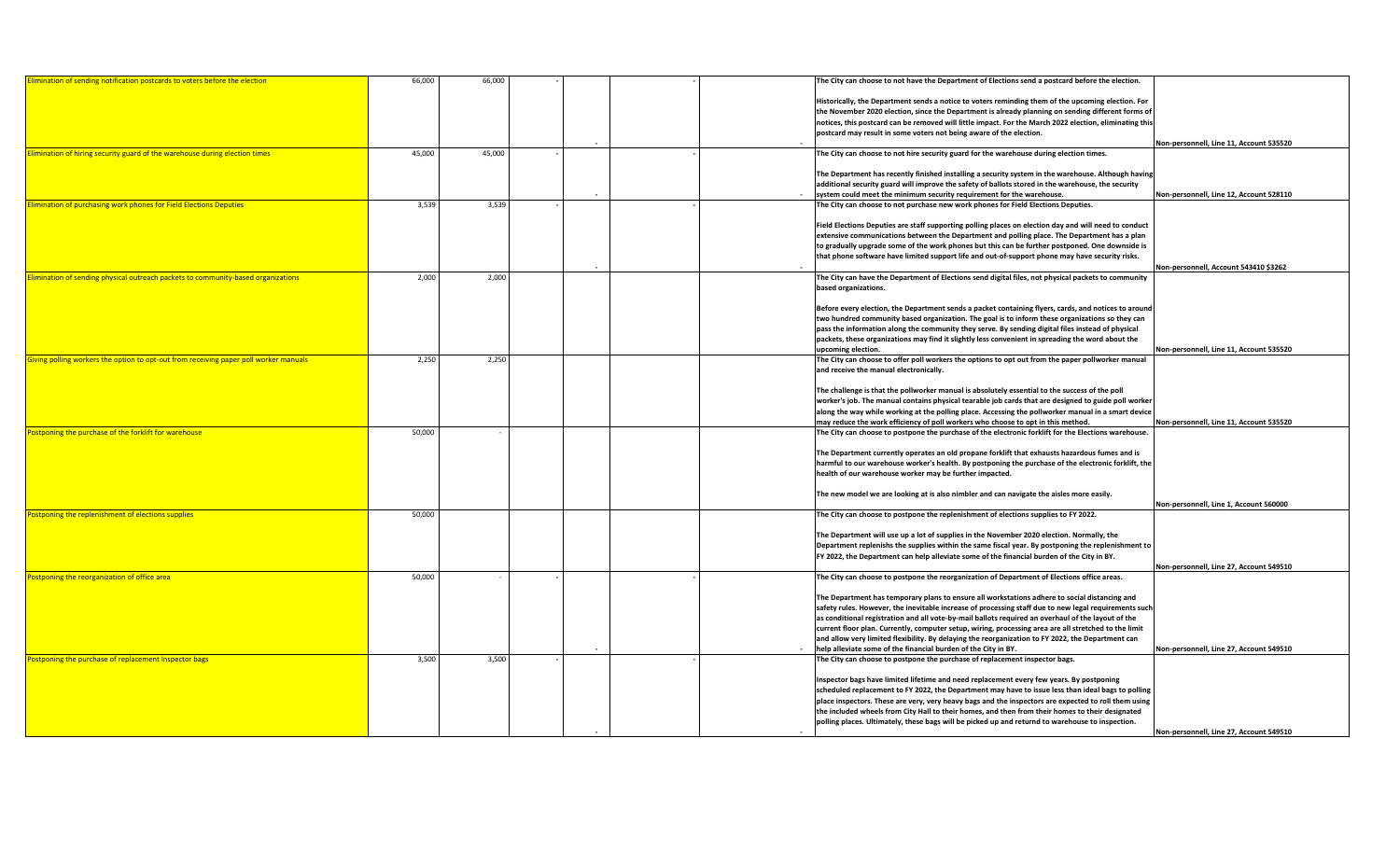| Reduction of translation costs of the ballot and the San Francisco Voter Information Guide         | 100,000 |        |  | The City can choose to reduce the planned translation costs of the ballot and voter guide in BY.        |                                                            |
|----------------------------------------------------------------------------------------------------|---------|--------|--|---------------------------------------------------------------------------------------------------------|------------------------------------------------------------|
|                                                                                                    |         |        |  |                                                                                                         |                                                            |
|                                                                                                    |         |        |  | Through working with vendors on revising the quotes and adjusting the estimated number of words         |                                                            |
|                                                                                                    |         |        |  | to be translated, the vendor agreed to reduce the quote by \$100,000. The danger is that the actual     |                                                            |
|                                                                                                    |         |        |  | number of words that need to be translated may be slightly higher than quoted and in that case, the     |                                                            |
|                                                                                                    |         |        |  | Department may have to request supplemental appropriation to cover those costs.                         |                                                            |
|                                                                                                    |         |        |  |                                                                                                         | Non-personnell, Line 10, Account 527990                    |
| Reduction of printing costs of the ballot                                                          | 100,000 |        |  | The City can choose to reduce the planned printing costs of the ballot and voter guide in BY.           |                                                            |
|                                                                                                    |         |        |  |                                                                                                         |                                                            |
|                                                                                                    |         |        |  | Through working with vendors on revising the quotes and adjusting the estimated number of ballot        |                                                            |
|                                                                                                    |         |        |  | cards and envelopes that need to be printed, the vendor agreed to reduce the quote by \$100,000.        |                                                            |
|                                                                                                    |         |        |  | The danger is that the actual printing costs may be slightly higher than quoted and in that case, the   |                                                            |
|                                                                                                    |         |        |  | Department may have to request supplemental appropriation to cover those costs.                         |                                                            |
|                                                                                                    |         |        |  |                                                                                                         | Non-personnell, Line 11, Account 535520                    |
| Reduction of temporary staff on election nights to help unload provisional ballots                 | 15,000  | 15,000 |  | The City can choose to reduce the number of temporary staff working in the warehouse unloading          |                                                            |
|                                                                                                    |         |        |  | provisional ballots on election night.                                                                  |                                                            |
|                                                                                                    |         |        |  |                                                                                                         |                                                            |
|                                                                                                    |         |        |  | By doing so, the Department may need more time to perform the first step in processing provisiona       |                                                            |
|                                                                                                    |         |        |  | ballots, resulting in a delayed reporting time of provisional ballots. The Department still expected to |                                                            |
|                                                                                                    |         |        |  | report all results within the legally required timeframe.                                               | Non-personnell, Line 10, Account 527990                    |
| Reduction of advertising expense for TV ads and newspaper ads                                      | 49,122  | 49,122 |  | The City can choose to reduce the cost of placing election notices on TVs and newspapers.               |                                                            |
|                                                                                                    |         |        |  |                                                                                                         |                                                            |
|                                                                                                    |         |        |  |                                                                                                         |                                                            |
|                                                                                                    |         |        |  | The Department of Elections is legally required to place a certain number of notices on newspapers.     |                                                            |
|                                                                                                    |         |        |  | Placing these notices, especially in ethnic newspapers in languages other than English, could help      |                                                            |
|                                                                                                    |         |        |  | reach out to voters with limited English proficiency. Reducing the advertising costs could negatively   |                                                            |
|                                                                                                    |         |        |  | affect the Department's capability to reach out to these voters and provide official information        |                                                            |
|                                                                                                    |         |        |  | about the election.                                                                                     | Non-personnell, Line 5, Account 535810                     |
| Reduction of forklift rental expense for warehouse during election times                           | 3,630   | 3,630  |  | The City can choose to reduce the number of forklifts that our warehouse rents during the election.     |                                                            |
|                                                                                                    |         |        |  |                                                                                                         |                                                            |
|                                                                                                    |         |        |  | The Departments rents several forklifts during election times to help with the added demand.            |                                                            |
|                                                                                                    |         |        |  | Reducing the number of rented forklifts by one is doable although it will decrease the work             |                                                            |
|                                                                                                    |         |        |  | efficiency of the warehouse.                                                                            |                                                            |
|                                                                                                    |         |        |  |                                                                                                         | Non-personnell, Line 8, Account 531991                     |
| Reduction of reserved backup temporary staff funding during election times                         | 61,997  | 61,997 |  | The City can choose to reduce the number of backup positions in the Department's internal staffing      |                                                            |
|                                                                                                    |         |        |  | plan.                                                                                                   |                                                            |
|                                                                                                    |         |        |  |                                                                                                         |                                                            |
|                                                                                                    |         |        |  | In each election, the Department plans for backup positions in additional to the regular staffing plan  |                                                            |
|                                                                                                    |         |        |  | to cope with the increase demand in certain areas. Currently, the Department has 48 backup              |                                                            |
|                                                                                                    |         |        |  | positions with planned work time varying from one day to more than two weeks. Actual costs will         |                                                            |
|                                                                                                    |         |        |  | only occur is the backup position has been filled. By cutting these positions by half, the Department   |                                                            |
|                                                                                                    |         |        |  | can help reduce the amount of reserved funds by around \$60,000. The danger is that should              |                                                            |
|                                                                                                    |         |        |  | processing ballots in the November 2020 election prove to be more time consuming than initially         |                                                            |
|                                                                                                    |         |        |  | planned, the Department may run out of backup position and unable to further adapt to                   |                                                            |
|                                                                                                    |         |        |  | emergencies.                                                                                            | Personnell, Line 7, Account 505010 \$46614, Line 8 \$15383 |
| Reducing the availability of reference ballots in polling places                                   | 112,000 | 84.000 |  | The City can choose to reduce the number of translated reference ballots in polling places.             |                                                            |
|                                                                                                    |         |        |  |                                                                                                         |                                                            |
|                                                                                                    |         |        |  | Law requires the Department to provide translated reference ballots in certain languages in polling     |                                                            |
|                                                                                                    |         |        |  |                                                                                                         |                                                            |
|                                                                                                    |         |        |  | place serving neighborhoods that have a high concentration of a specific language. Currently, the       |                                                            |
|                                                                                                    |         |        |  | Department makes available translated reference ballots in all languages in all polling places. By      |                                                            |
|                                                                                                    |         |        |  | reducing the availabilities of certain languages, the Department may be able to cut down costs but i    |                                                            |
|                                                                                                    |         |        |  |                                                                                                         |                                                            |
|                                                                                                    |         |        |  | will make it inconvenient for voters in that neighborhood who happens to speak the language that        |                                                            |
|                                                                                                    |         |        |  | has been cut.                                                                                           | Non-personnell, Line 10, Account 527990                    |
| sing speech synthesizers to produce the audio version of the San Francisco Voter Information Guide | 50,000  | 50,000 |  | The City can choose to have the audio version of voter guides be produced by artificial voice           |                                                            |
|                                                                                                    |         |        |  | synthesizers.                                                                                           |                                                            |
|                                                                                                    |         |        |  |                                                                                                         |                                                            |
|                                                                                                    |         |        |  | Currently, the Department hires a vendor to record a reading of the voter guide. The vendor is also     |                                                            |
|                                                                                                    |         |        |  | responsible for conducting proofreading to make sure it is free of mistakes. Voice synthesizers are     |                                                            |
|                                                                                                    |         |        |  | available on the market that are free of charge with a high degree of reliability. However, the         |                                                            |
|                                                                                                    |         |        |  | Department does not have the resources to proofread or make edit to the product of voice                |                                                            |
|                                                                                                    |         |        |  | synthesizers. Voice synthesizers may also have a hard time pronouncing certain names or places. For     |                                                            |
|                                                                                                    |         |        |  | voters with disabilities who rely on the audio version of the voter guide, downgrading it from a real   |                                                            |
|                                                                                                    |         |        |  | human voice to a computer voice with occasional mishaps may disenfranchise these voters from            |                                                            |
|                                                                                                    |         |        |  | accessing voting resources.                                                                             | Non-personnell, Line 10, Account 527990                    |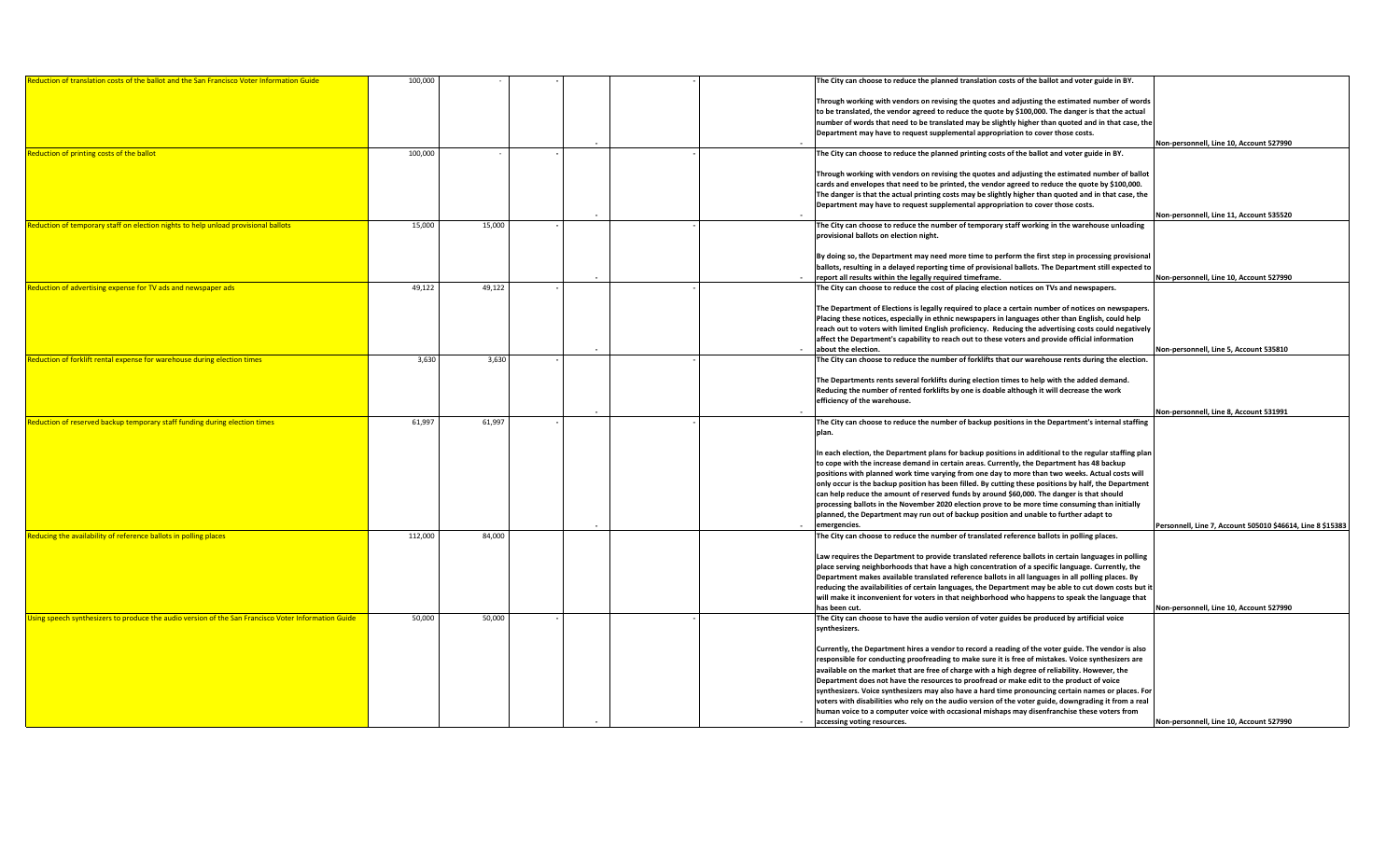| Elimination of all four remote vote centers (except City Hall Vote Center)           | 344,212                           |                                              |                                                               |                                                                                                      |                                                                                                                                                         |                                                                                                                  |
|--------------------------------------------------------------------------------------|-----------------------------------|----------------------------------------------|---------------------------------------------------------------|------------------------------------------------------------------------------------------------------|---------------------------------------------------------------------------------------------------------------------------------------------------------|------------------------------------------------------------------------------------------------------------------|
|                                                                                      |                                   | 291,620                                      |                                                               |                                                                                                      | The City can choose to eliminate one or more of the four remote voting centers and reduce the in-                                                       | For BY, Personnell, Line 7, Account 505010 \$166656, Line                                                        |
|                                                                                      |                                   |                                              |                                                               |                                                                                                      | person early voting opportunities for voters.                                                                                                           | 8 \$54996, Non-personnell, Line 6, Account 530210                                                                |
|                                                                                      |                                   |                                              |                                                               |                                                                                                      |                                                                                                                                                         | \$65560, Line 15, Account 531210 \$7000, Line 17, Account                                                        |
|                                                                                      |                                   |                                              |                                                               |                                                                                                      | Early in-person voting opportunities offer voters the capability to cast a ballot before the election                                                   | 549510 \$50000                                                                                                   |
|                                                                                      |                                   |                                              |                                                               |                                                                                                      | day. 14 Voters Choice Act counties in California are required to operate a certain number of voting                                                     |                                                                                                                  |
|                                                                                      |                                   |                                              |                                                               |                                                                                                      | centers before election day. San Francisco is not yet a Voters Choice Act county and does not have                                                      | For BY+1, Personnell, Line 7, Account 505010 \$164707,<br>Line 8 \$54353, Non-personnell, Line 6, Account 530210 |
|                                                                                      |                                   |                                              |                                                               |                                                                                                      | the legal requirement to operate these voting centers. By eliminating these voting centers, voters                                                      | \$65560, Line 15, Account 531210 \$7000                                                                          |
| Elimination of instruction inserts in vote-by-mail packets                           | 49,916                            | 49,916                                       |                                                               |                                                                                                      | opportunity to vote early in person will be greatly reduced.<br>The City can choose to not include the instructions insert in all vote-by-mail packets. |                                                                                                                  |
|                                                                                      |                                   |                                              |                                                               |                                                                                                      |                                                                                                                                                         |                                                                                                                  |
|                                                                                      |                                   |                                              |                                                               |                                                                                                      | The insert contains instructions regarding marking the ballot and other valuable resources about the                                                    |                                                                                                                  |
|                                                                                      |                                   |                                              |                                                               |                                                                                                      | election. The newly redesigned insert also includes an "I Voted" sticker that vote by mail voters have                                                  |                                                                                                                  |
|                                                                                      |                                   |                                              |                                                               |                                                                                                      | long been asking for. Eliminating the insert will potentially cause confusion among voters as to how                                                    |                                                                                                                  |
|                                                                                      |                                   |                                              |                                                               |                                                                                                      | to mark the ballot, especially for first-time voters. The insert is also multilingual and removing the                                                  |                                                                                                                  |
|                                                                                      |                                   |                                              |                                                               |                                                                                                      | insert could disenfranchise voters with limited English proficiency.                                                                                    |                                                                                                                  |
|                                                                                      |                                   |                                              |                                                               |                                                                                                      |                                                                                                                                                         | Non-personnell, Line 11, Account 535520                                                                          |
| <b>Elimination of the Community Outreach Grant</b>                                   | 250,000                           | 250,000                                      |                                                               |                                                                                                      | The City can choose not to provide the outreach grant meant to reach disenfranchised voters and                                                         |                                                                                                                  |
|                                                                                      |                                   |                                              |                                                               |                                                                                                      | neighborhoods with historically lower turnout via community-based organizations.                                                                        |                                                                                                                  |
|                                                                                      |                                   |                                              |                                                               |                                                                                                      |                                                                                                                                                         |                                                                                                                  |
|                                                                                      |                                   |                                              |                                                               |                                                                                                      | The November 2020 election is seeing big changes due to new rules regarding all vote-by-mail and                                                        |                                                                                                                  |
|                                                                                      |                                   |                                              |                                                               |                                                                                                      | social distancing. For voters who do not have a permanent address, voters with limited English                                                          |                                                                                                                  |
|                                                                                      |                                   |                                              |                                                               |                                                                                                      | proficiency, voters experiencing disability, and voters who are historically disenfranchised,                                                           |                                                                                                                  |
|                                                                                      |                                   |                                              |                                                               |                                                                                                      | community based organizations is usually one of their sources of information and these                                                                  |                                                                                                                  |
|                                                                                      |                                   |                                              |                                                               |                                                                                                      | organizations have a strong connection with these voters. By not issuing this grant, these voters may                                                   |                                                                                                                  |
|                                                                                      |                                   |                                              |                                                               |                                                                                                      | not be able to learn about the upcoming election from sources they trust and rely on, resulting in                                                      |                                                                                                                  |
|                                                                                      |                                   | 265.240                                      |                                                               |                                                                                                      | further disenfranchisement of voters.                                                                                                                   | Non-personnell, Line 3, Account 538000                                                                           |
| Elimination of the increase of the number of poll workers and their stipends         | 265,240                           |                                              |                                                               |                                                                                                      | The City can choose to not increase the number of poll workers per polling place from three to five                                                     |                                                                                                                  |
|                                                                                      |                                   |                                              |                                                               |                                                                                                      | and to not increase their stipend.                                                                                                                      |                                                                                                                  |
|                                                                                      |                                   |                                              |                                                               |                                                                                                      | The downside is that poll workers will have much heavier duties due to added responsibilities such                                                      |                                                                                                                  |
|                                                                                      |                                   |                                              |                                                               |                                                                                                      | as managing lines, ensuring social distancing, wiping polling place surface every hour, etc. We may                                                     |                                                                                                                  |
|                                                                                      |                                   |                                              |                                                               |                                                                                                      |                                                                                                                                                         |                                                                                                                  |
|                                                                                      |                                   |                                              |                                                               |                                                                                                      |                                                                                                                                                         |                                                                                                                  |
|                                                                                      |                                   |                                              |                                                               |                                                                                                      | not be able to recruit enough poll workers resulting in voters experiencing long lines at polling                                                       |                                                                                                                  |
|                                                                                      |                                   |                                              |                                                               |                                                                                                      | places. If we are experiencing severe difficulty in recuiting poll workers, polling places may have                                                     |                                                                                                                  |
|                                                                                      |                                   |                                              |                                                               |                                                                                                      | trouble opening the polls in the morning and poll workers may be making mistakes due to the<br>added pressure.                                          | Non-personnell. Line 24. Account 527100                                                                          |
| Reduction of mailers to voters that communicates upcoming changes in the election    | 412,000                           |                                              |                                                               |                                                                                                      | The City can choose to reduce the number of mailers the Department plans to send to voters from                                                         |                                                                                                                  |
|                                                                                      |                                   |                                              |                                                               |                                                                                                      | three to one.                                                                                                                                           |                                                                                                                  |
|                                                                                      |                                   |                                              |                                                               |                                                                                                      |                                                                                                                                                         |                                                                                                                  |
|                                                                                      |                                   |                                              |                                                               |                                                                                                      | As required law, the Department must conduct outreach and notify voters of the upcoming election.                                                       |                                                                                                                  |
|                                                                                      |                                   |                                              |                                                               |                                                                                                      | Due to the many changes in the November 2020 election and more changes that will be confirmed                                                           |                                                                                                                  |
|                                                                                      |                                   |                                              |                                                               |                                                                                                      | later due to new laws, the Department is planning to send three letters around a month apart to                                                         |                                                                                                                  |
|                                                                                      |                                   |                                              |                                                               |                                                                                                      | notify voters of the latest information about the November 2020 election. Reducing the number of                                                        |                                                                                                                  |
|                                                                                      |                                   |                                              |                                                               |                                                                                                      | mailers from three to one will reduce the communications between the Department and will not                                                            |                                                                                                                  |
|                                                                                      |                                   |                                              |                                                               |                                                                                                      | allow the Department to promtly notify voters of the latest changes and updates.                                                                        | Non-personnell, Line 11, Account 535520 \$68000, Non-                                                            |
|                                                                                      |                                   |                                              |                                                               |                                                                                                      |                                                                                                                                                         | personnell. Line 9. Account 535610 \$344000                                                                      |
|                                                                                      | Mandatory FY 20-21 5% Contingency |                                              |                                                               |                                                                                                      |                                                                                                                                                         |                                                                                                                  |
|                                                                                      |                                   |                                              |                                                               |                                                                                                      |                                                                                                                                                         |                                                                                                                  |
|                                                                                      |                                   | FY 20-21 # FTE                               |                                                               | Which loadsheet lines correspond to                                                                  |                                                                                                                                                         |                                                                                                                  |
| Project, program, or expenditure description - add additional rows if needed         | FY 20-21 GF Savings               | impacted, if                                 | Please briefly describe justification & impact on department  | this change?                                                                                         |                                                                                                                                                         |                                                                                                                  |
|                                                                                      |                                   | applicable                                   |                                                               |                                                                                                      |                                                                                                                                                         |                                                                                                                  |
| Elimination of the printing and mailing of the San Francisco Voter Information Guide | 2,539,061                         | 1,601,746                                    | This is a legally mandated core service. Eliminating print    | For BY, Non-personnell, Line 9,                                                                      |                                                                                                                                                         |                                                                                                                  |
|                                                                                      |                                   |                                              |                                                               | versions of the Voter Guide will first require legal action by the Account 535610 \$627900, Line 11, |                                                                                                                                                         |                                                                                                                  |
|                                                                                      |                                   |                                              |                                                               | Account 535520 \$1911161,                                                                            |                                                                                                                                                         |                                                                                                                  |
|                                                                                      |                                   |                                              |                                                               |                                                                                                      |                                                                                                                                                         |                                                                                                                  |
|                                                                                      |                                   |                                              |                                                               | The alternative provide and mailing print version of the Voter For BY, Non-personnell, Line 9,       |                                                                                                                                                         |                                                                                                                  |
|                                                                                      |                                   |                                              | Guide is to provide them electronically. Currently, a small   | Account 535610 \$400000, Line 11,                                                                    |                                                                                                                                                         |                                                                                                                  |
|                                                                                      |                                   |                                              | percentage of San Francisco voters opts out from the paper    | Account 535520 \$1201746,                                                                            |                                                                                                                                                         |                                                                                                                  |
|                                                                                      |                                   |                                              | Voter Guides and choose to receive them by email.             |                                                                                                      |                                                                                                                                                         |                                                                                                                  |
|                                                                                      |                                   |                                              | Eliminating print version of the Voter Guide will heavily     |                                                                                                      |                                                                                                                                                         |                                                                                                                  |
|                                                                                      |                                   |                                              | disenfranchise voters, especially voters who are economically |                                                                                                      |                                                                                                                                                         |                                                                                                                  |
|                                                                                      |                                   | disenfranchised and do not have to Internet. |                                                               |                                                                                                      |                                                                                                                                                         |                                                                                                                  |
|                                                                                      |                                   |                                              |                                                               |                                                                                                      |                                                                                                                                                         |                                                                                                                  |